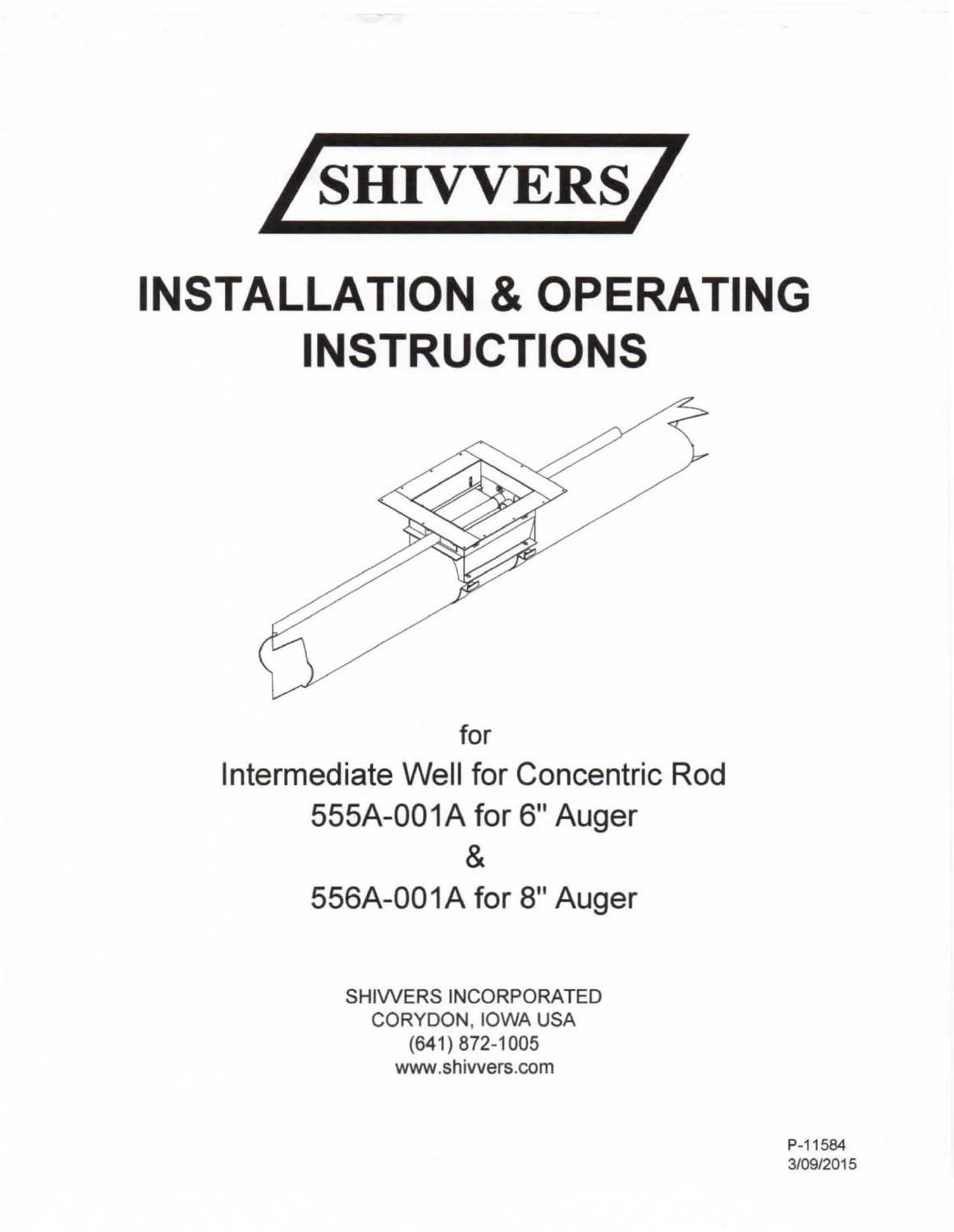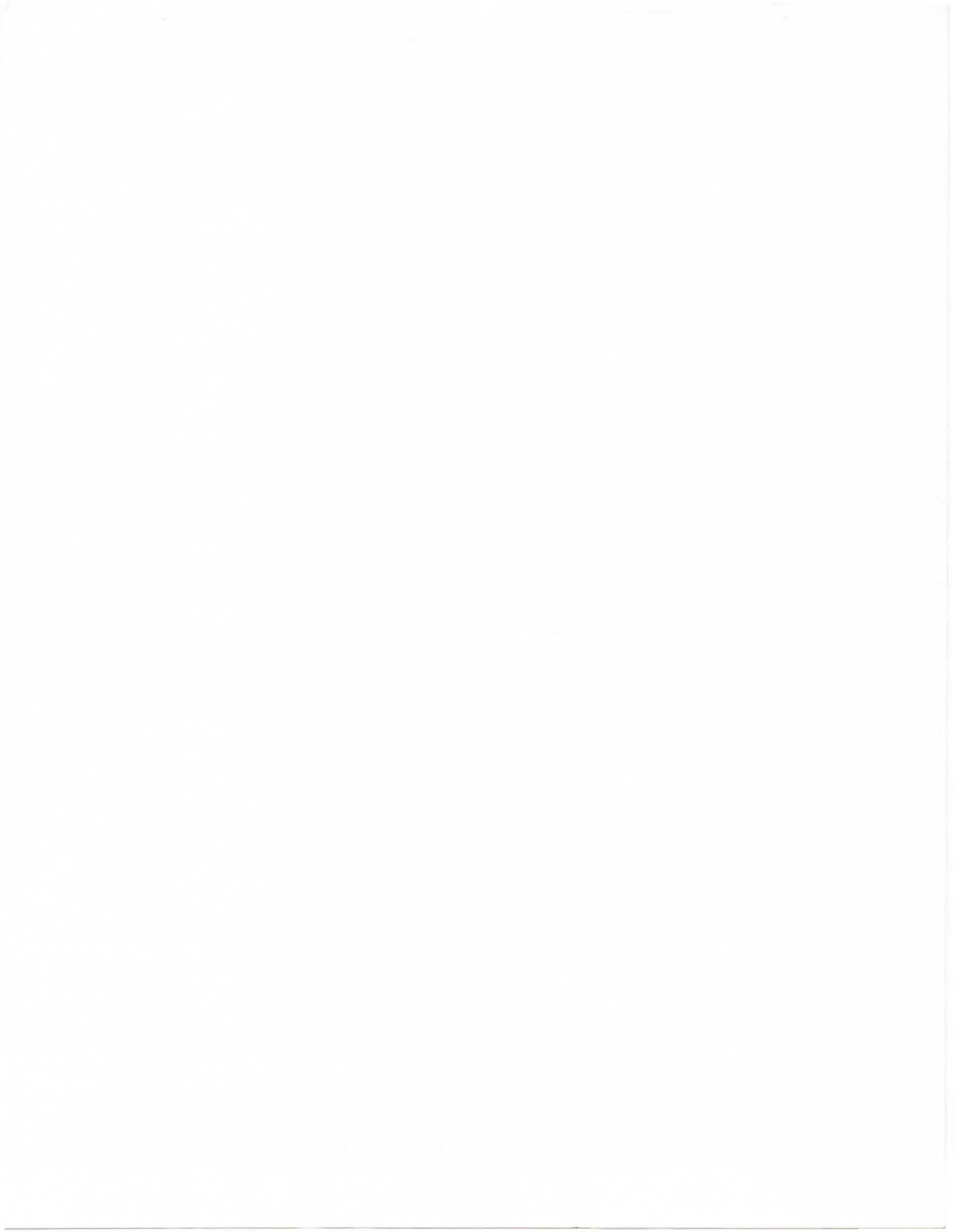# **Safety Information**

The operator of this machinery must assume the responsibility for his own safety and that of those who are working with him. He must also make sure the equipment was installed properly. Factors that contribute to the overall safety of operation are: proper use, maintenance, and frequent inspection of the equipment. All of these are the operator's responsibility.

If any items covered in this manual are not completely understood, or there is a concern with the safety of the product, contact Shivvers at the address shown on the front cover.

Shivvers is genuinely interested in providing the safest, practical equipment to our customers. If you have a suggestion, which you believe will enhance the safety of this product, please write us and let us know.



#### **TAKE NOTE ANYTIME THIS SAFETY ALERT SYMBOL APPEARS. YOUR SAFETY, AND THAT OF PERSONS AROUND YOU, IS AT STAKE.**

The safety alert symbol will be accompanied by one of three signal words whose definitions are given as:

- **DANGER:** Red and white. Indicates an imminently hazardous situation that, if not avoided, will result in death or serious injury. This signal word is to be limited to the most extreme situations, typically for machine components that, for functional purposes, cannot be guarded.
- **WARNING:** Orange and black. Indicates a potentially hazardous situation that, if not avoided, could result in death or serious injury, and includes hazards that are exposed when guards are removed. It may also be used to alert against unsafe practices.
- **CAUTION:** Yellow and black. Indicates a potentially hazardous situation that, if not avoided, may result in minor or moderate injury. It may also be used to alert against unsafe practices.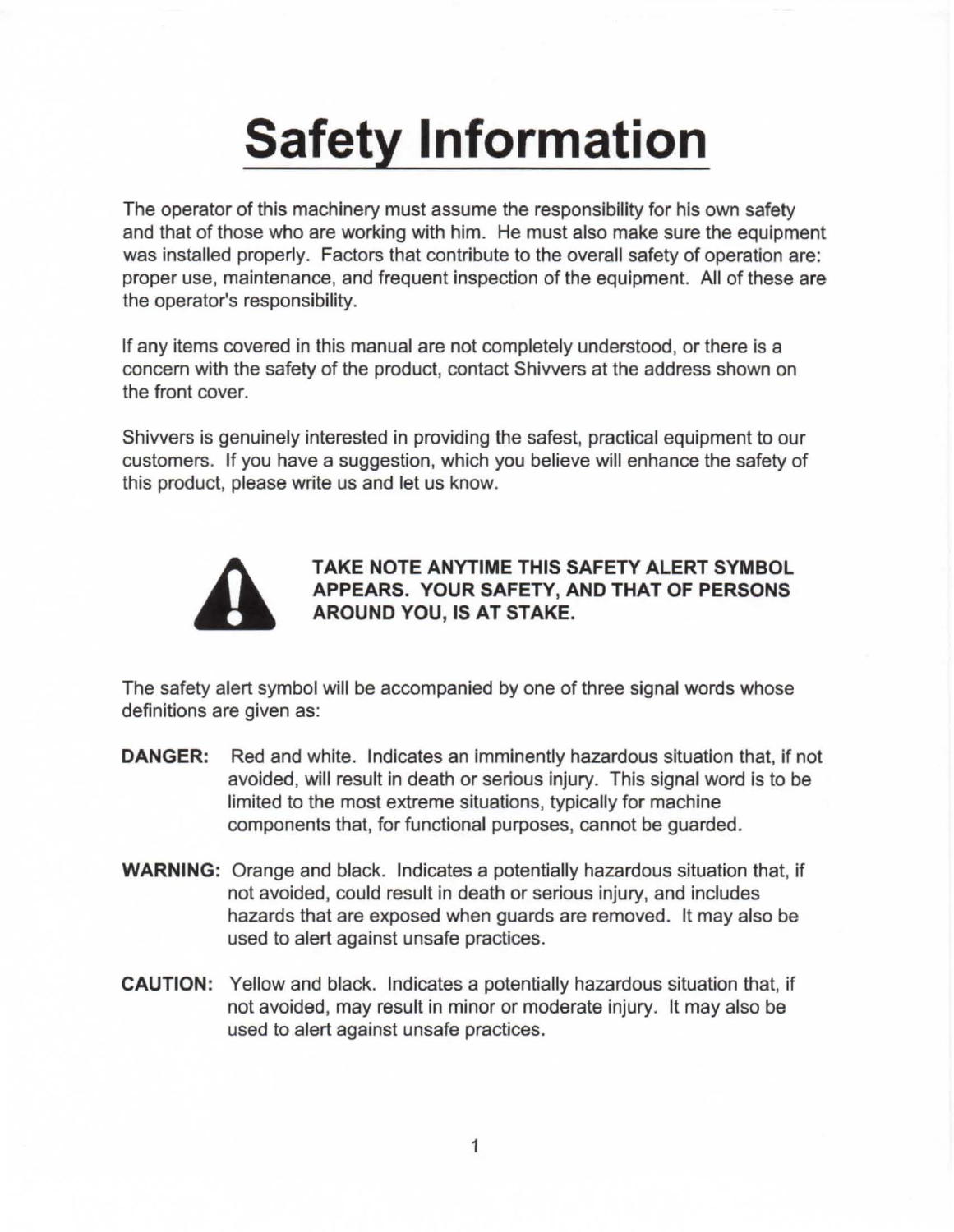## **Installation**



**A DANGER LOCKED-OUT AT THE MAIN POWER SUPPLY** LOCKED-OUT AT THE MAIN POWER SUPPLY BEFORE ENTERING THE DRYING BINI!

Select a location along the horizontal unloader to install the intermediate well. Make sure the location selected will not interfere with the tapered sweep auger wear track. Also, if the horizontal unloader has hanger bearings, make sure the location selected will not interfere with the hanger bearings.

Bins under 29' in diameter use only an outside track, so the center of the well should be placed 36" or more from the outside bin sidewall.

Bins 29' to 33' in diameter use only an inset track. They require the most planning in the intermediate well location. Sweep augers in these bin sizes can have the inset track located at either 9'-7" or 12'-7/8" from the gearbox base. Try to locate the well so it won't interfere with either style of sweep in case the sweep style gets changed in the future. See diagram below.



Bins over 34' in diameter use both an outside and an inset track. The inset track on these bins can be located at either 11'-10" or 12'-7/8" from the gearbox base. If the center of the intermediate well is located less than 130" or more than 166" from the center of the bin ( 160" from the gearbox base) and at least 36" in from the outside bin sidewall, the well shouldn't interfere with the sweep auger wear track. It still needs to be checked for hanger bearing clearance if a hanger bearing auger is used.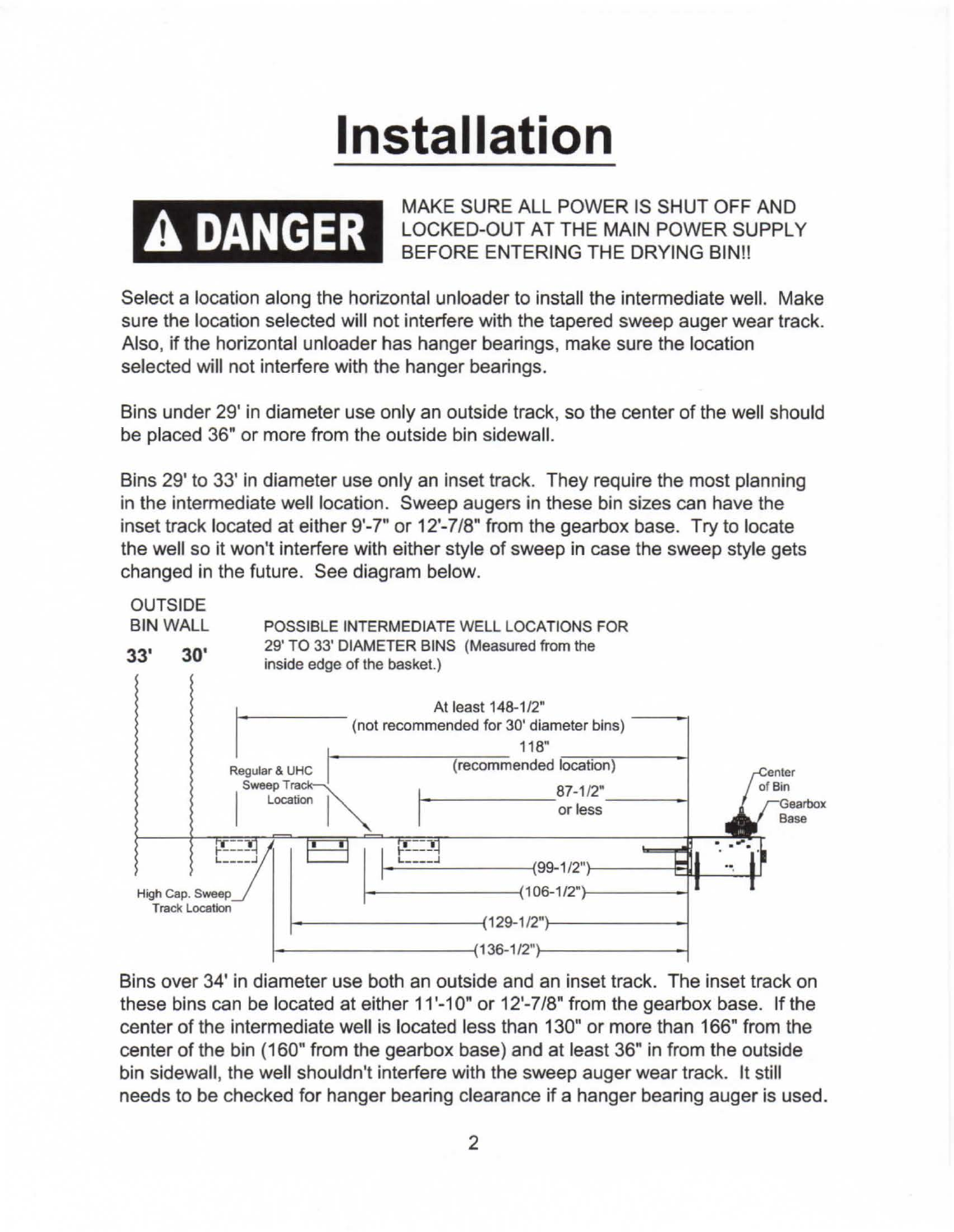Once the intermediate well location is determined, cut a 10" long by 7-1/2" wide opening in the top if it is an eight inch horizontal unloader. Cut a 10" long by 5-1/2" wide opening in the top if it is a 6 inch horizontal unloader.



Position the well weldment with the slide gate slot pointing toward the bin wall (away from the gearbox) and attach it to the horizontal unloader as shown. Make sure the well weldment is level and tighten it securely in place.

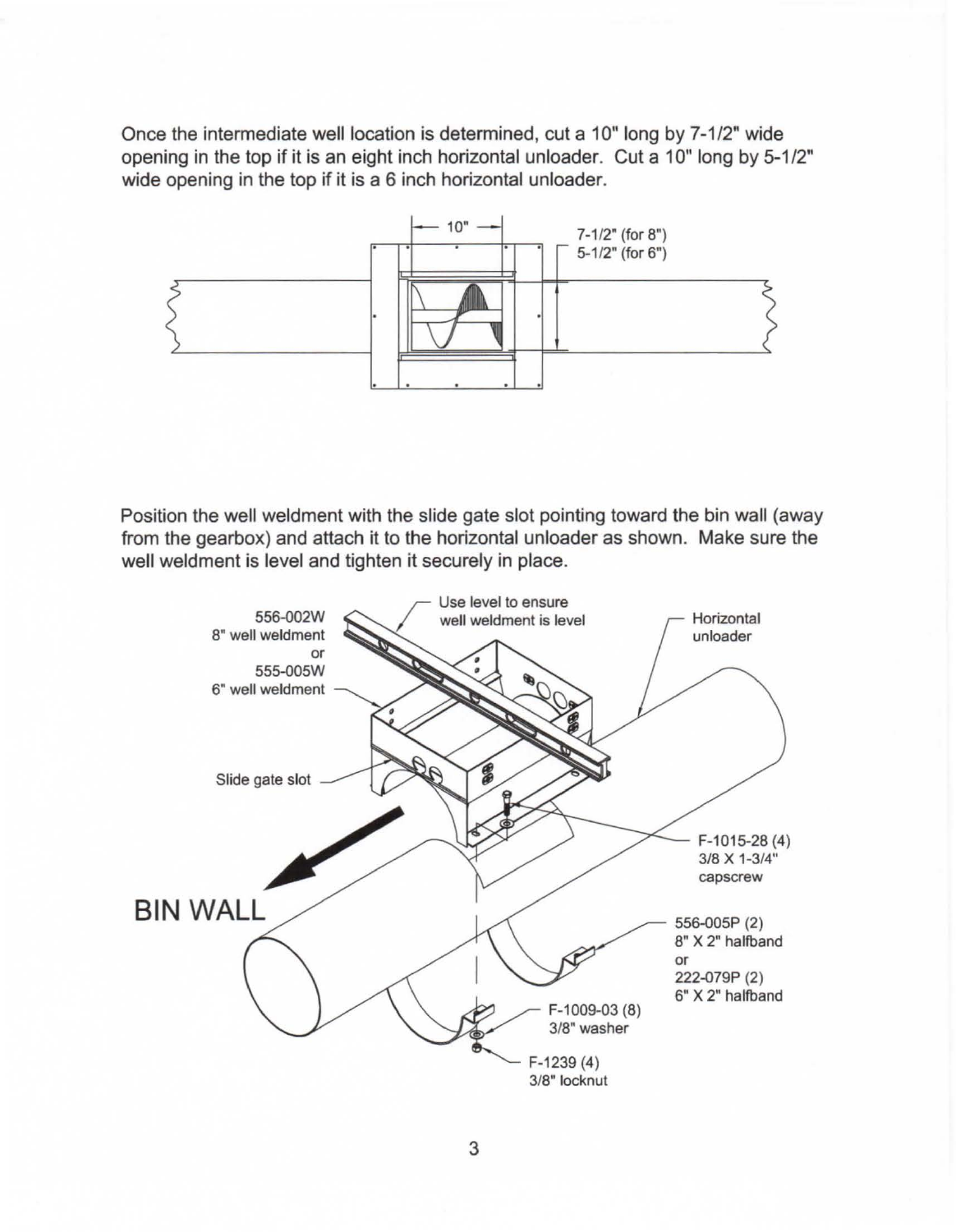Insert the slide gate into the well weldment as shown. For a regular horizontal unloader, the center control rod hole of the well weldment is used. If a hanger bearing unloader is used, the offset hole of the well weldment is used (to allow grease zerk access). A six inch horizontal unloader always uses the center hole. Install cover plates over the unused control rod holes for an 8" well. A 6" well uses only one cover plate. ssss-012W



Measure from the bin wall to the back of the intermediate well and add at least 18". This will be the length of 1", schedule 40, pipe needed to make the control rod. It should be threaded on at least one end. To make it easier to open the slide gate, it is recommended to also obtain the following 1" pipe fittings: a tee, a 4" nipple, and a cap. (See note below.) Put the tee, nipple, and cap, onto the control rod pipe then insert the pipe through the faceplate and through the well. Or, if it is easier, slide the pipe through the well, out the faceplate, and then install the tee, nipple and cap. Make sure at least 14" of pipe is sticking past the well weldment (the tee is usually very close to the bin wall). Make sure the slide gate is closed and the nipple<br>
is pointing the desired direction, then secure the gate to the pipe as shown.<br>
Operate the control rod to insure proper operation.<br> is pointing the desired direction, then secure the gate to the pipe as shown. Operate the control rod to insure proper operation.



NOTE: Control Rods (two, 60" Long), 1" pipe tee, 1" coupler, 1" cap and 1" x 3"L pipe nipple available in kit #423-419-001A.